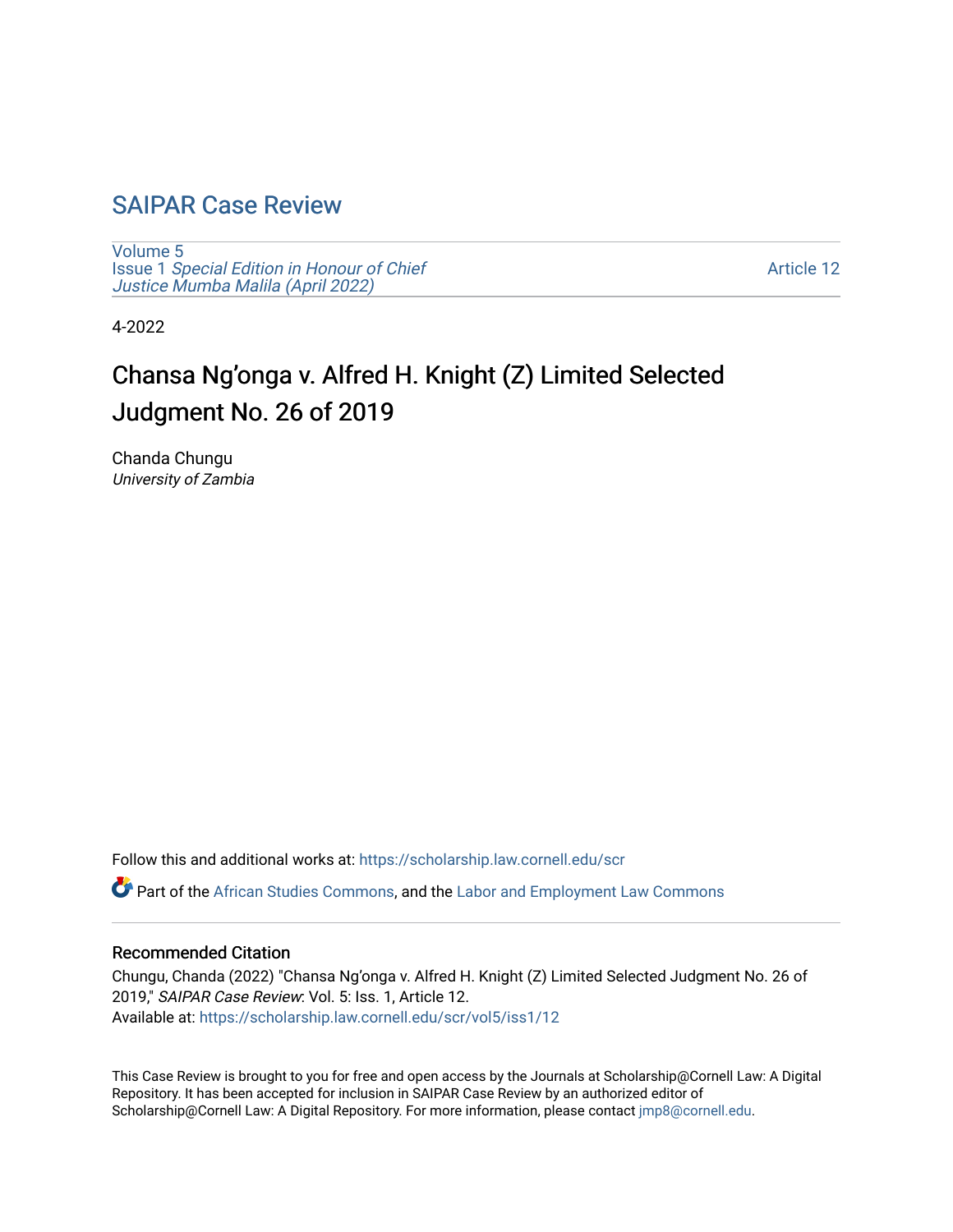#### *Chansa Ng'onga v. Alfred H. Knight (Z) Limited Selected Judgment No. 26 of 2019 Chanda Chungu[1](#page-1-0)*

### **Facts**

An Appellant was employed as the Sectional Leader in the Lubricants Testing Department of the employer's business. He was subsequently promoted to the rank of Lubricant Testing Manager.

During his employment as Lubricant Training Manager, he was suspended due to being absent from work for five days without his supervisor's permission. Under the employer's Disciplinary Rules and Procedures, the penalty for a first offender was a written warning. This notwithstanding, he was dismissed after three weeks, without any formal charges raised against him and his letter of dismissal outlined that he was dismissed for offences for which he was not afforded any hearing.

The Industrial Relations Court held that the dismissal was carried out in violation of the rules of natural justice and held that the conduct amounted to wrongful dismissal. The court awarded the employee three (3) months' salary as damages. The employee appealed to the Supreme Court on the grounds that the award of three (3) months' salary was not sufficient on account of lack of evidence and the failure to mitigate his loss.

The employee's appeal to the Supreme Court was thus limited to the quantum of damages he was entitled to because of his wrongful dismissal.

### **Holding**

The Supreme Court confirmed that the normal award of damages in employment matters is the notice period provided for in the contract of employment, or where no notice period is provided, the salary equivalent to reasonable notice.

In certain circumstances, the Supreme court guided that in addition to the salary equivalent to the notice period, the court may award an additional sum, particularly where the dismissal or termination is inflicted in a traumatic fashion. Where the court goes beyond the notice period, the circumstances must be special, and the employee must prove the loss he suffers to justifies such an award.

In addition to the above, the Supreme Court confirmed an employee must prove that he mitigated his loss. In other words, the employee who suffers loss due to the unlawful or wrongful act of their employer, must take reasonable steps to mitigate losses.

The Supreme Court thereby confirmed that the employee was only entitled to the three (3) months' salary as damages as he had not proven more to justify a higher award.

#### **Significance**

The award of damages in employment matters has been the subject of much inconsistency, even by the Supreme Court. This case seeks to provide lucidity on the approach to be taken

<span id="page-1-0"></span><sup>&</sup>lt;sup>1</sup> LLB (Cape Town), LLM (Cape Town), MSc (Oxford), lecturer in law at the University of Zambia.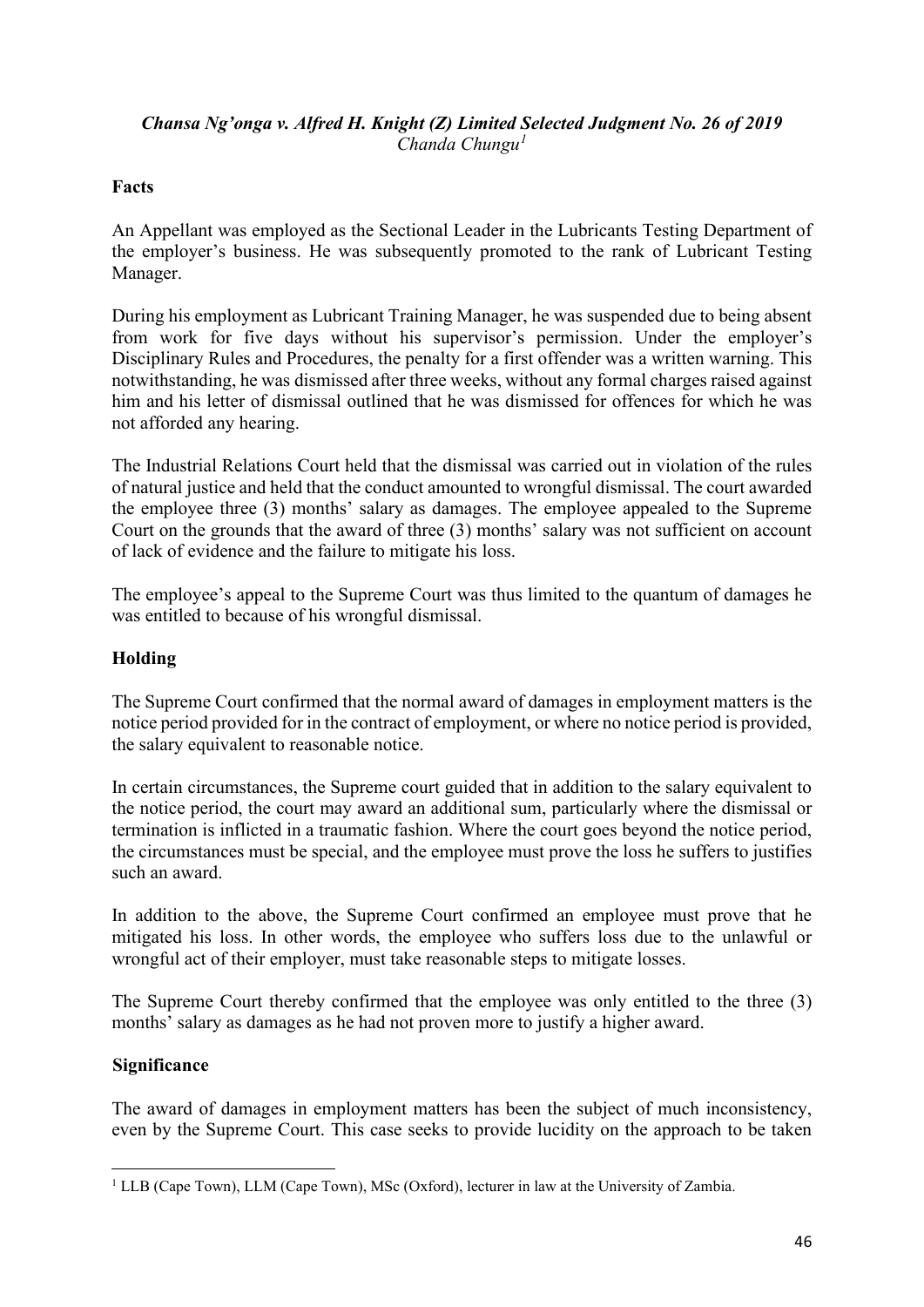when determining the level of damages that an employee would be entitled to when the termination or dismissal is unlawful, unfair, or wrongful.

To achieve the purpose of providing clarity to the quantum of damages to be awarded in employment matters, Malila JS, as he was then, on behalf of the Supreme Court critically analysed all the relevant decisions in relation to damages from *Swarp Spinning Mills Plc. v. Sebastian Chileshe and Others*, [2](#page-2-0) and *Joseph Chintomfwa v Ndola Lime Company Limited[3](#page-2-1) to*  Tom Chilambuka v Mercy Touch Mission,<sup>[4](#page-2-2)</sup> Dennis Chansa v. Barclays Bank Zambia Plc<sup>[5](#page-2-3)</sup>and *First Quantum Mining and Operations Limited v Obby Yendamoh.[6](#page-2-4)*

Following an overview of the above authorities, the Supreme Court confirmed that in the employment context, the normal measure of damages is the salary equivalent to the notice period. Where the contract of employment does not provide for a notice period, the normal measure of damages shall be the salary equivalent to reasonable notice.

The above is significant because the starting point when awarding damages is considering their purpose which is putting the innocent party in the position in which he would have been had the contractual obligations been performed. In the employment context, this is the notice period. The notice period reflects the loss that would ordinarily be suffered by an employee given that an employer is permitted to dismiss or terminate by giving notice.

Where an employee seeks to claim damages beyond salary equivalent to the notice period, Malila JS (as he was then) on behalf of the Supreme Court stated that:

In the present case the appellant seeks to be paid compensation for twenty-four or thirtysix-months which he has not worked for. It is of course fair for him to entertain such hope as long as he can show, as did claimants in cases where such awards were made, that the peculiarity of the circumstance and the loss he suffered merited such an award.

Malila JS, on behalf of the Supreme Court held that the court is permitted to deviate from the salary equivalent to the notice period or reasonable notice period where there are compelling circumstances to warrant such an award, such as the termination of employment or dismissal being inflicted in a traumatic fashion and the loss suffered by the employee justifies an award higher than the salary equivalent to the notice period.

The above is significant in reflecting the approach to determining the scope of the quantum of damages. The court guided that the factors to be used to determine what will be due to an employee who is subject to unlawful or wrongful conduct depends on the facts and varying individual circumstances in each case. In other words, the general principles on awarding damages should pay particular attention to the specific and peculiar nature of the events surrounding the termination or dismissal.

Lastly, the Supreme Court confirmed the principle of mitigating one's loss which entails taking reasonable action to minimise or reduce the amount of loss when you have suffered loss from breach of contract or unfair conduct. Malila JS on behalf of the Supreme Court held that

<span id="page-2-0"></span> $^{2}$  (2002) ZR 23 (SC).<br> $^{3}$  (1999) Z.R. 172 (S.C.).

<span id="page-2-1"></span>

<span id="page-2-2"></span> $4 \text{ SCZ}$  Appeal No. 171/2012

<span id="page-2-3"></span><sup>5</sup> SCZ Appeal No. 111/2011.

<span id="page-2-4"></span><sup>6</sup> SCZ Appeal No. 206/2015.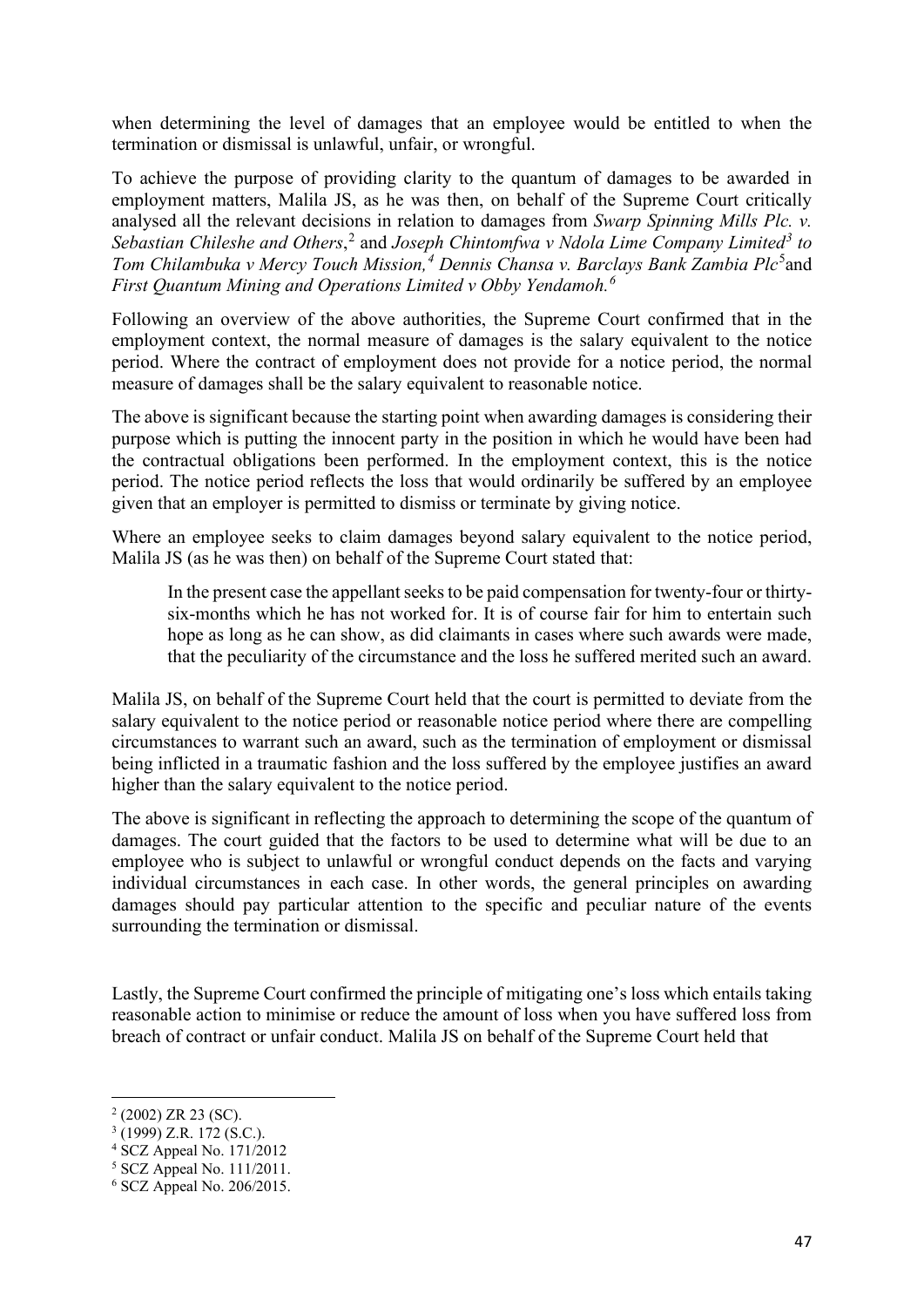It is a fundamental principle that any claimant will be expected to mitigate the losses they suffer as a result of an unlawful or wrongful act. A court will not make an award to cover losses that could reasonably have been avoided. Likewise, an employee is expected to search for other work.

Put simply, mitigating loss, means lessening or diminishing the effects and gravity of a serious or severe situation. Therefore, when courts award damages, the Supreme Court affirmed that they will only award the greatest possible loss an employee would face.

The guidance from the Supreme Court in this case is important given the lack of guidance on how courts awarded damages that ranges inconsistently over the years. The power of this judgment was the initiative taken by Justice Malila to provide clarity to an issue that has plagued employment matters before the court.

The approach of the Supreme Court in this case was to provide a framework for how damages are to be awarded. The starting point is that the injured party, in this case the employee, can never get more in damages than the extent of his loss, which in employment law is equivalent to the notice period. However, an employee can demonstrate special or peculiar circumstances that justify a higher award are specifically pleaded and proved. This is an important principle that provides clarity and guide the courts on the quantum to be awarded in cases of unfair or wrongful dismissal or termination.

In addition, an employee is expected to mitigate his/her loss by demonstrating that they searched for alternative work or source of income. An employee will only be expected to do what is necessary and the extent of their efforts, or failure will be used to determine the scope of damages to be awarded. The burden is only the employer to prove that the employee failed to mitigate his losses.

#### **Conclusion**

Therefore, the damages in employment matters awarded will depend on the extent to which the loss has been proven and what steps were taken to mitigate the loss. Although the court did not expressly outline the peculiar circumstances that justify a higher award, the reference to other leading judgments on damages gives some guidance on what these circumstances may be. These are where employee proves the following: -

- (a) that his/her employment was terminated in in traumatic fashion; (*Swarp Spinning Mills Plc. v. Sebastian Chileshe and Others*)[7](#page-3-0)
- (b) was the result of the blatant infringement and/or disregard of their rights, the rules of natural justice and/or their contract of employment; (*Spectra Oil Zambia Limited v. Oliver Chinyama*, [8](#page-3-1) )
- (c) caused mental anguish, inconvenience and stress; (*First Quantum Mining and Operations Limited v Obby Yendamoh*, [9](#page-3-2) ) and
- (d) the employee's future job prospects and the economy when awarding these damages. (*Dennis Chansa v Barclays Bank Zambia Plc*, [10](#page-3-3))

<span id="page-3-0"></span><sup>7</sup> (2002) ZR 23 (SC).

<span id="page-3-1"></span><sup>8</sup> CAZ Appeal No. 18/2018.

<span id="page-3-2"></span><sup>&</sup>lt;sup>9</sup> SCZ Appeal No. 206/2015.

<span id="page-3-3"></span><sup>10</sup> SCZ Appeal No. 111/2011.